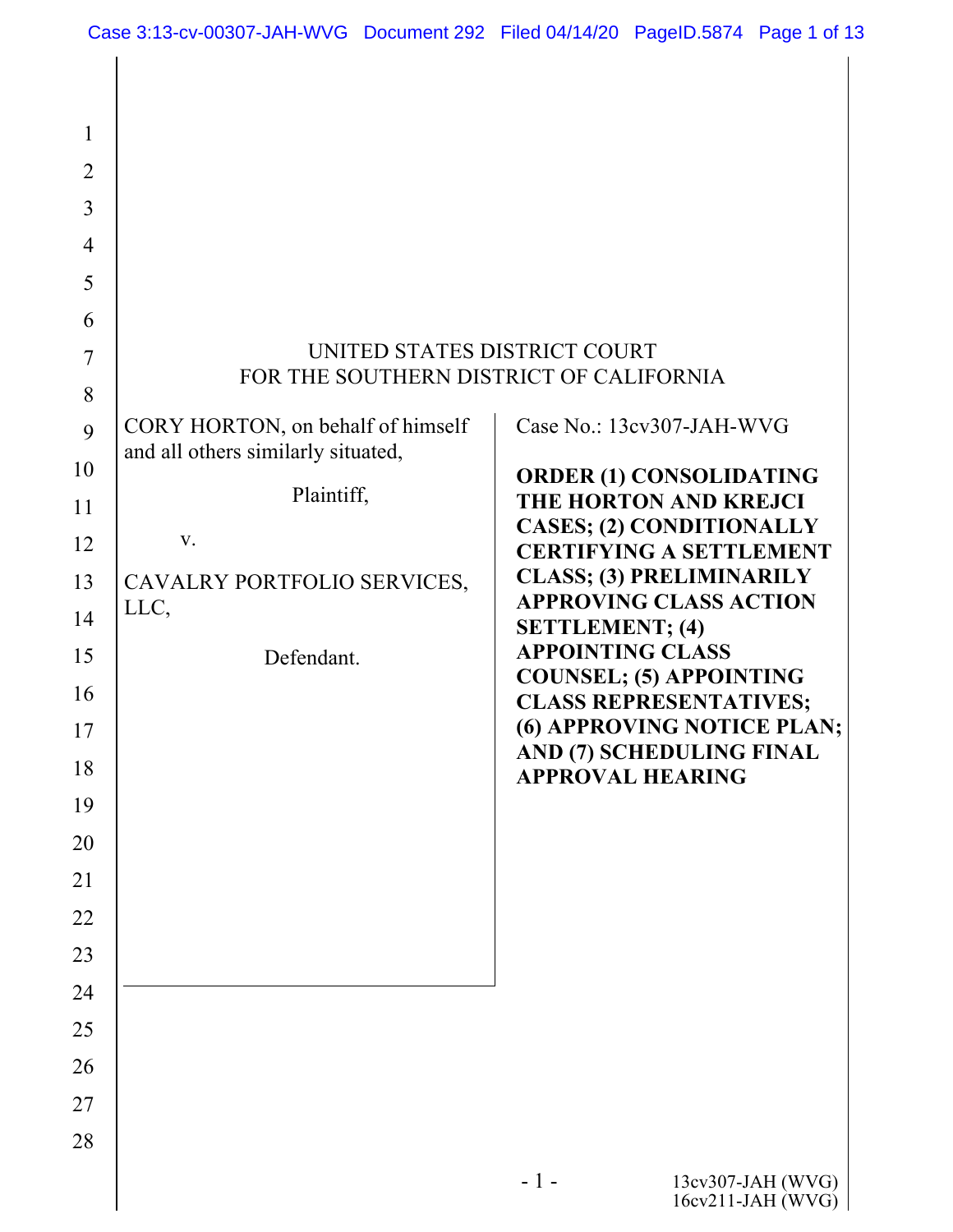KEVIN KREJCI, on behalf of himself and all others similarly situated,

v.

1

2

3

4

5

6

7

8

9

10

11

12

13

14

15

16

17

18

19

Case No.: 16cv00211-JAH-WVG

Plaintiff,

CAVALRY PORTFOLIO SERVICES, LLC,

Defendant.

Upon review and consideration of Plaintiffs' Motion for Preliminary Approval of Class Action Settlement, (doc. nos. 289, 74), including the Parties' Settlement Agreement and Release (the "Settlement Agreement" or "Agreement") and all exhibits thereto, and the arguments of counsel, it is HEREBY ORDERED the motion is **GRANTED** as follows:

1. **Consolidation**. For settlement purposes, the Court consolidates *Horton vs. Cavalry Portfolio Services, LLC*, Case No. 13CV0307-JAH-WVG and *Krejci vs. Cavalry Portfolio Services, LLC*, Case No. 16-cv-00211-JAH-WVG. Pursuant to Federal Rule of Civil Procedure 42(a), the actions (collectively, the "Litigation") involve common questions of law and fact.

2. **Settlement Terms**. Unless otherwise defined herein, all capitalized terms in this Order shall have the meanings ascribed to them in the Agreement.

3. **Jurisdiction**. The Court has jurisdiction over the subject matter of the Litigation, the Parties, and all members of the Settlement Class.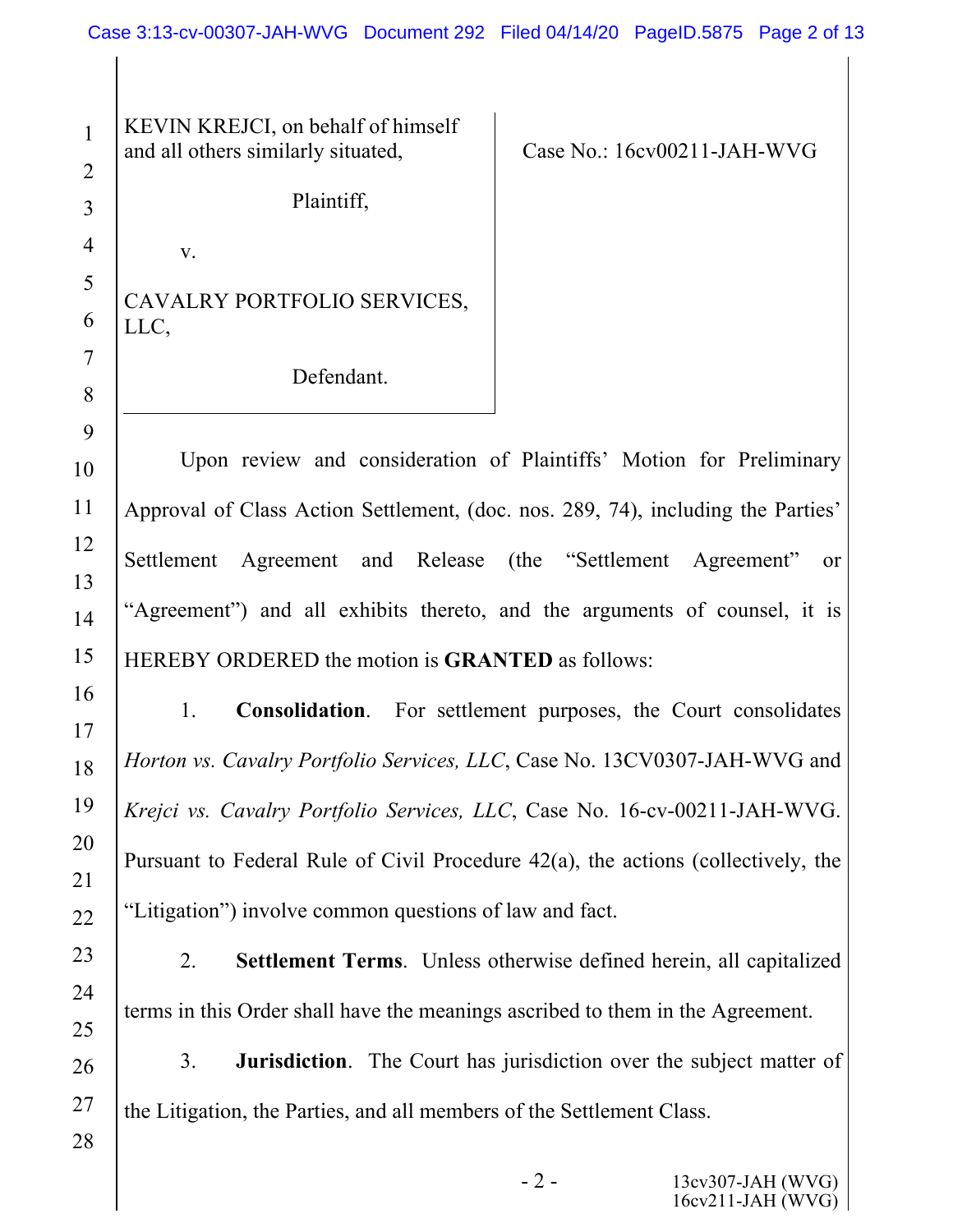4. **Scope of Settlement.** The Agreement resolves all Released Claims against Defendant Cavalry Portfolio Services, LLC ("Cavalry"), as defined in section 10 of the Settlement Agreement.

5. **Preliminary Approval of Proposed Settlement.** The Court has conducted a preliminary evaluation of the Settlement as set forth in the Agreement. Based on this preliminary evaluation, the Court finds that: (a) the Settlement is fair, reasonable and adequate, and within the range of possible approval; (b) the Settlement has been negotiated in good faith at arm's length between experienced attorneys familiar with the legal and factual issues of this case; (c) with respect to the forms of notice of the material terms of the Settlement to persons in the Settlement Class for their consideration (Exs. A, B, and C to the Agreement), that notice provides due and sufficient notice to the Settlement Class and fully satisfies the requirements of due process and Federal Rule of Civil Procedure 23; and (d) with respect to the proposed notice plan, the notice program constitutes the best notice practicable under the circumstances. Therefore, the Court grants preliminary approval of the Settlement.

6. **Class Certification for Settlement Purposes Only.** Pursuant to Rule 23 of the Federal Rules of Civil Procedure, the Court conditionally certifies for purposes of this Settlement only, the following Settlement Class:

All persons who were called on cell phones by Cavalry between February 8, 2009 and January 26, 2016 ("Settlement Class Period"), using the Aspect Ensemble Pro system, or the Avaya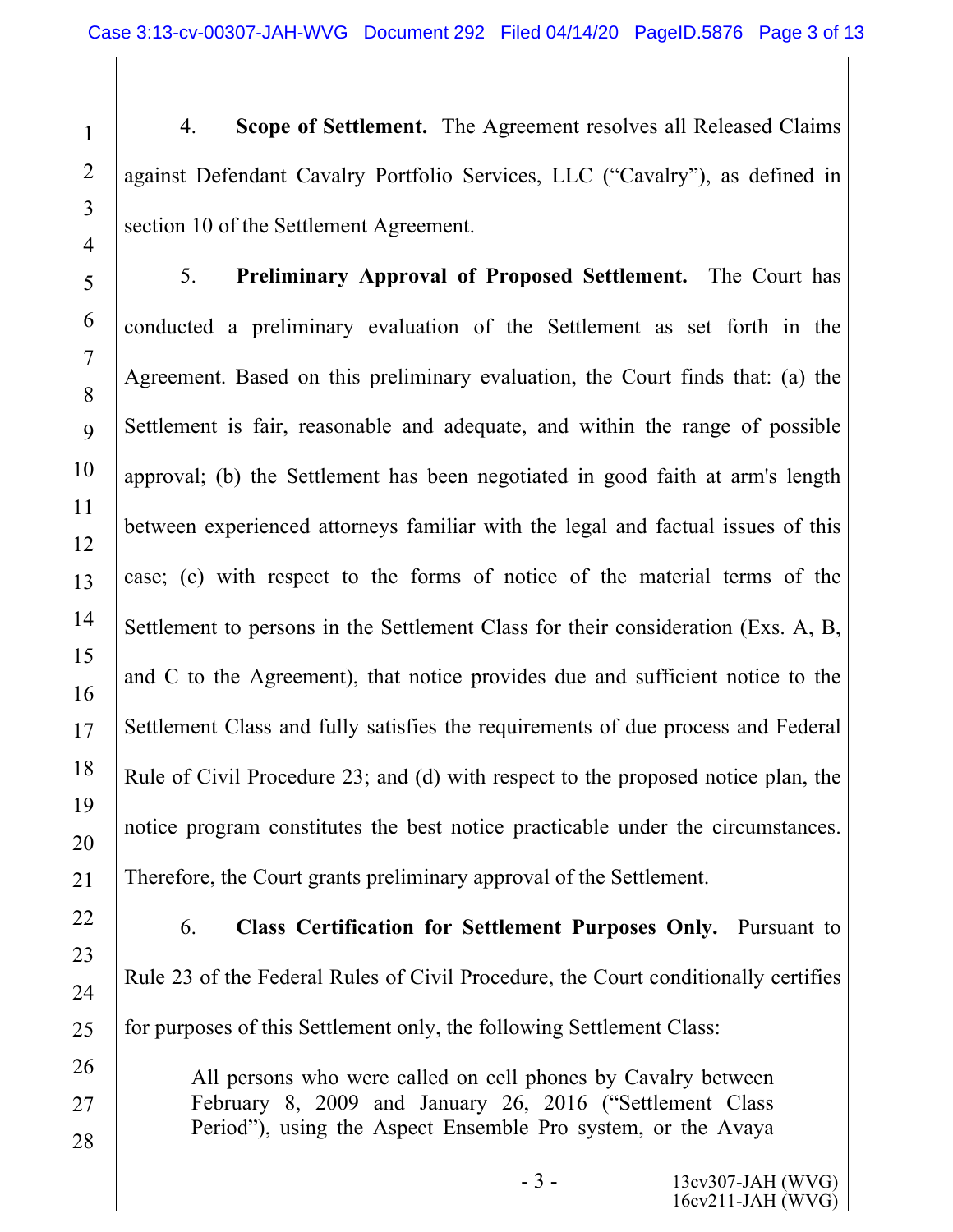| $\mathbf{1}$   | Proactive Contact 5.0 system, while attempting to collect debts on                                                                   |  |  |  |  |  |
|----------------|--------------------------------------------------------------------------------------------------------------------------------------|--|--|--|--|--|
| 2              | 1,035,232 Open and Closed Accounts (which will be contained in<br>an electronic file that will be identified in the Settlement       |  |  |  |  |  |
| 3              | Agreement and filed under seal). Excluded from the Settlement                                                                        |  |  |  |  |  |
| $\overline{4}$ | Class are (i) individuals who are or were during the Settlement<br>Class Period officers or directors of Cavalry or any of its       |  |  |  |  |  |
| 5              | Affiliates; (ii) any justice, judge or magistrate judge of the United                                                                |  |  |  |  |  |
| 6              | States or any State, their spouses, and persons within the third<br>degree of relationship to either of them, or the spouses of such |  |  |  |  |  |
| 7              | persons; and (iii) all individuals who file a timely and proper                                                                      |  |  |  |  |  |
| 8              | request to be excluded from the Settlement Class.                                                                                    |  |  |  |  |  |
| 9              | The Court makes the following determinations as to certification of<br>7.                                                            |  |  |  |  |  |
| 10             | the Settlement Class:                                                                                                                |  |  |  |  |  |
| 11             | The Settlement Class is so numerous that joinder of all<br>a.                                                                        |  |  |  |  |  |
| 12             |                                                                                                                                      |  |  |  |  |  |
| 13             | members is impracticable;                                                                                                            |  |  |  |  |  |
| 14             | There are questions of law or fact common to the members of<br>$\mathbf{b}$ .                                                        |  |  |  |  |  |
| 15             | the Settlement Class;                                                                                                                |  |  |  |  |  |
| 16             |                                                                                                                                      |  |  |  |  |  |
| 17             | The claims of the Plaintiffs are typical of the claims of the<br>$\mathbf{c}$ .                                                      |  |  |  |  |  |
| 18             | other members of the Settlement Class;                                                                                               |  |  |  |  |  |
| 19             | d.<br>Plaintiffs are capable of fairly and adequately protecting the                                                                 |  |  |  |  |  |
| 20             |                                                                                                                                      |  |  |  |  |  |
| 21             | interests of the members of the Settlement Class, in connection with the                                                             |  |  |  |  |  |
| 22             | Settlement Agreement;                                                                                                                |  |  |  |  |  |
| 23             | Common questions of law and fact predominate<br>over<br>e.                                                                           |  |  |  |  |  |
| 24             |                                                                                                                                      |  |  |  |  |  |
| 25             | questions affecting only individual members of the Settlement Class;                                                                 |  |  |  |  |  |
| 26             | f.<br>The Settlement Class is ascertainable; and                                                                                     |  |  |  |  |  |
| 27             |                                                                                                                                      |  |  |  |  |  |
| 28             |                                                                                                                                      |  |  |  |  |  |
|                | 13cv307-JAH (WVG)<br>- 4 -                                                                                                           |  |  |  |  |  |

16cv211-JAH (WVG)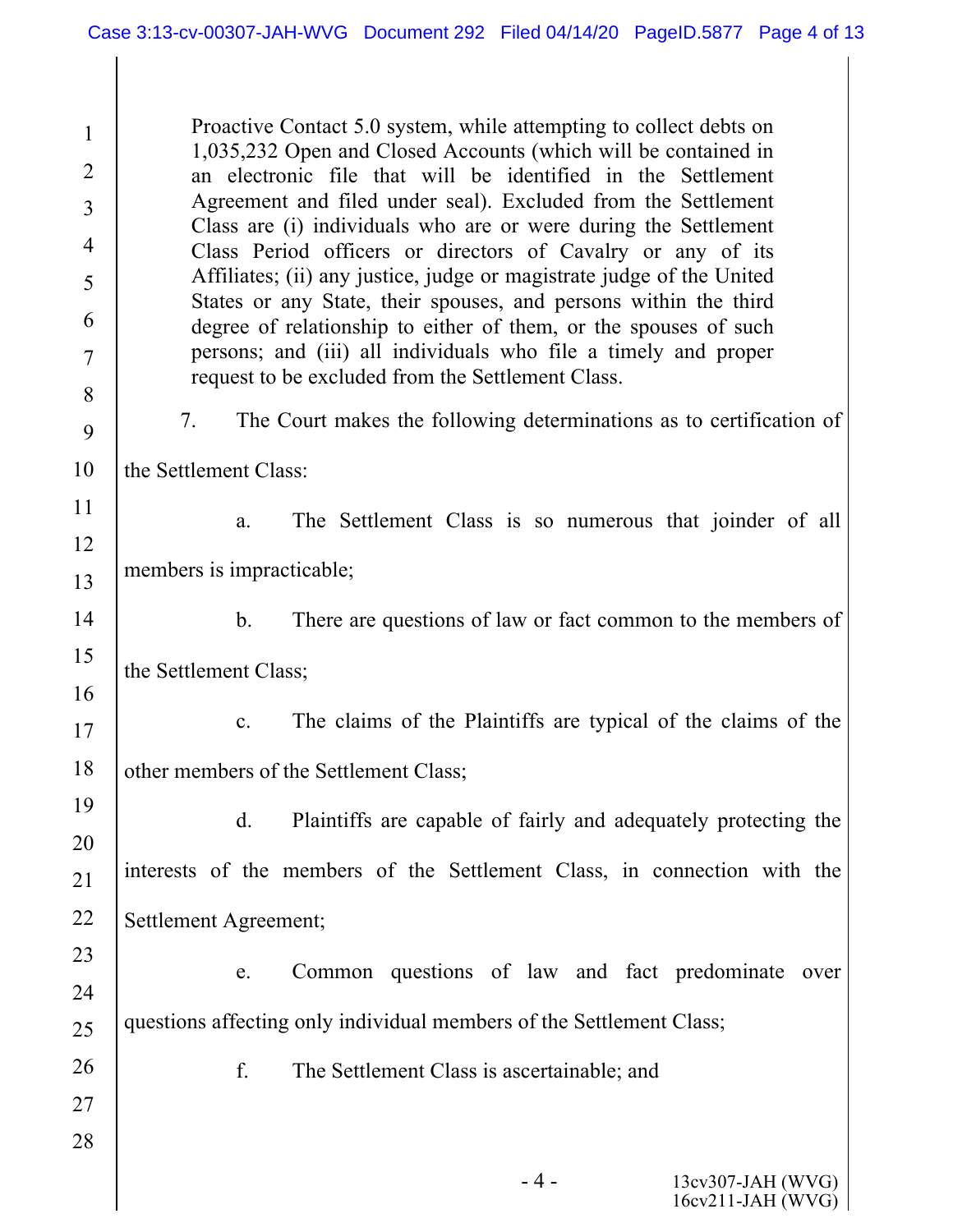1

2

3

4

5

6

7

8

9

10

11

12

13

14

15

16

17

18

19

20

21

22

23

24

25

26

27

28

g. Resolution of the Released Claims in this Litigation by way of a nationwide settlement is superior to other available methods for the fair and efficient resolution of the claims of the Settlement Class.

8. **Designation of Class Representatives.** The Court appoints Plaintiffs Cory Horton and Kevin Krejci as representatives of the Settlement Class ("Class Representatives") for the sole purpose of seeking a settlement of the Litigation.

9. **Designation of Class Counsel.** The law firms of Terrell Marshall Law Group PLLC, and Lemberg Law, LLC, are hereby designated as Class Counsel for the Settlement Class.

10. **Final Approval Hearing.** A hearing regarding final approval of the Settlement will be held at **2:30 p.m. on Monday, September 28, 2020**, to determine, among other things, whether to: (i) finally approve the Settlement as fair, reasonable, and adequate; (ii) dismiss the Released Claims in the Litigation with prejudice pursuant to the terms of the Settlement Agreement; (iii) bind Settlement Class Members by the Releases set forth in the Settlement Agreement; (iv) permanently bar Settlement Class Members who have not opted out of the Settlement from filing, commencing, prosecuting, intervening in, or participating in (as class members or otherwise) any action in any jurisdiction based on the Released Claims; (v) find that the Class Notice as given was the best notice practicable under the circumstances, is due and sufficient notice to the Settlement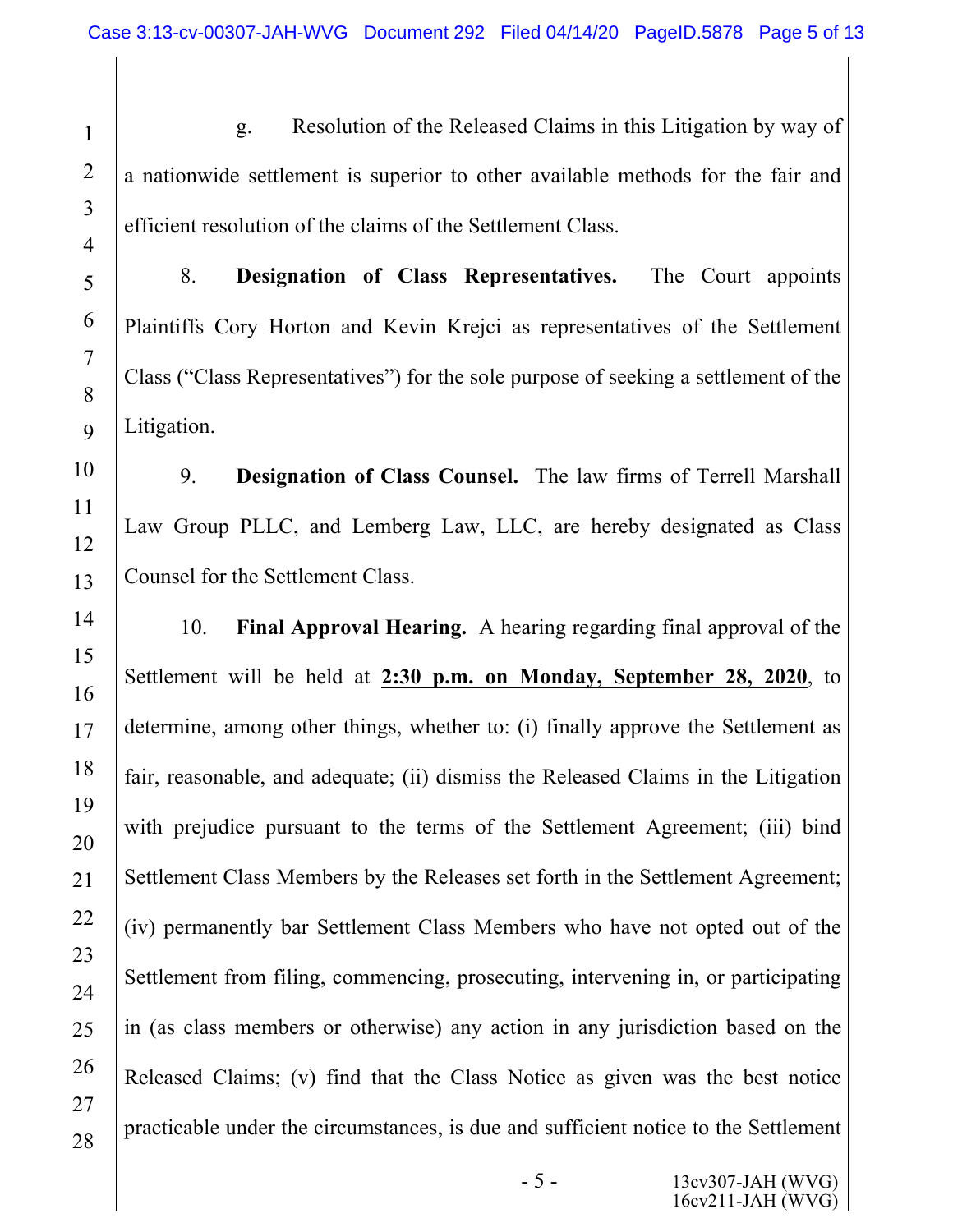Class, and fully satisfies the requirements of due process and Federal Rule of Civil Procedure 23; (vi) approve the plan of distribution of the Debt Relief Fund and the Cash Fund; (vii) finally certify the Settlement Class; and (viii) approve requested Plaintiffs' Attorneys' Fees and Expenses and the proposed Incentive Awards to Plaintiffs.

11. **Settlement Administrator.** JND Legal Administration is hereby appointed as the Settlement Administrator and shall be required to perform all the duties of the Settlement Administrator as set forth in the Agreement and this Order.

12. **Class Notice.**

a. The Court approves the Class Notice in the Settlement Agreement, including the Mail, Email, and Website Notices attached as Exhibits A, B, and C to the Settlement Agreement and the manner of providing Mail and Email Notice to Settlement Class Members described in Section 6 of the Settlement Agreement. The Court finds that this is the best practicable notice under the circumstances and is reasonably calculated, under all the circumstances, to apprise the Settlement Class Members of the pendency of this Action, the terms of the Settlement Agreement, and their right to object to the Settlement Agreement or exclude themselves from the Settlement Class. The Court further finds that the Mail, Email, and Website Notices are reasonable, constitute due, adequate, and sufficient notice to all persons entitled to receive notice, and meet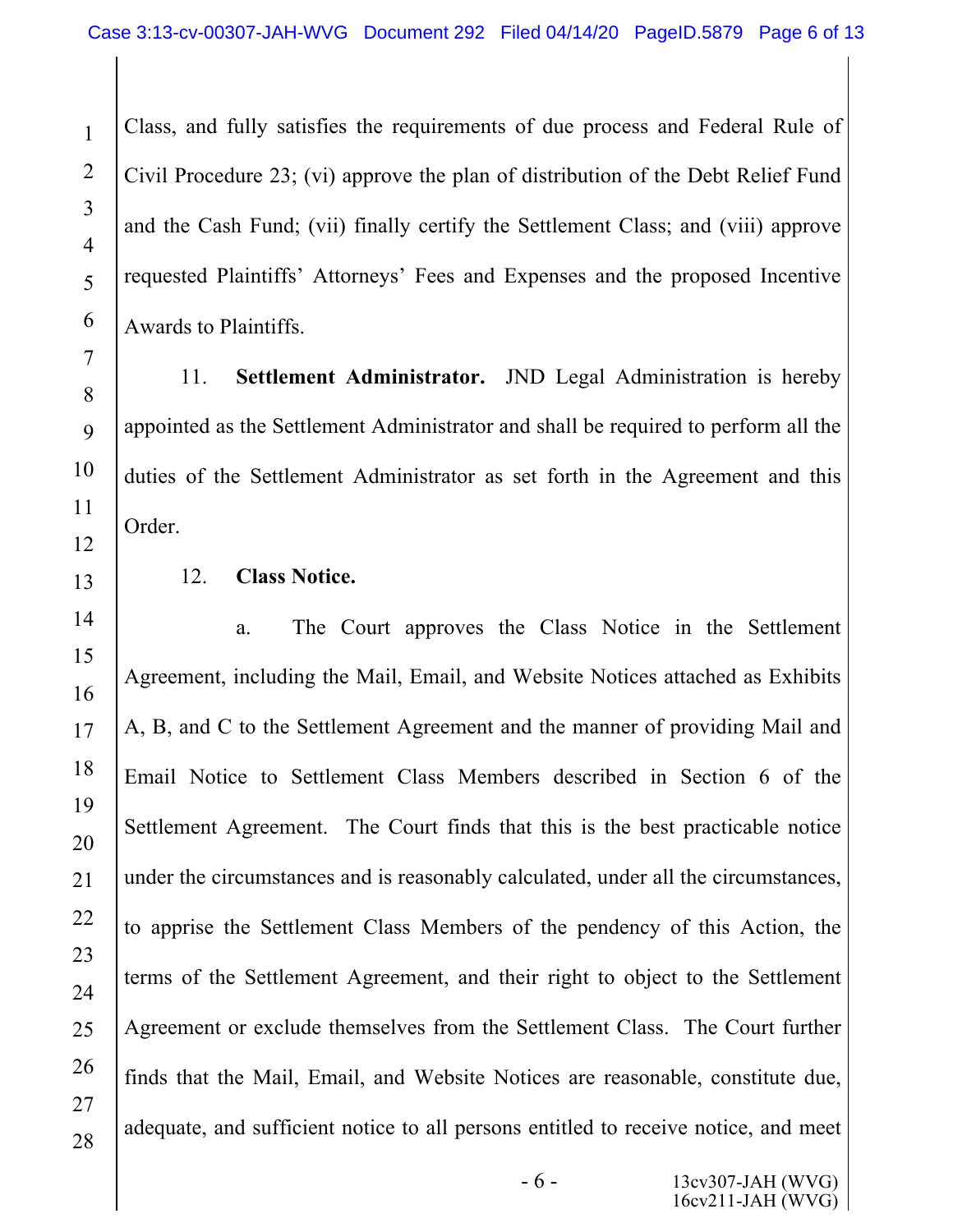the requirements of due process. The Court hereby directs the Parties and the Settlement Administrator to complete all aspects of the Notice Plan **no later than May 28, 2020** ("Notice Deadline").

b. The Settlement Administrator will file with the Court by no later than **September 14, 2020**, which is fourteen (14) days prior to the Final Approval Hearing, proof that notice was provided in accordance with the Agreement and this Order.

c. The Class Administrator shall comply with the obligation to give notice under the Class Action Fairness Act, 28 U.S.C. § 1715, in connection with the proposed settlement. No later than fourteen (14) days prior to the Final Approval Hearing, the Class Administrator shall file with the Court one or more declarations stating that it has complied with its notice obligations under 28 U.S.C. § 1715.

13. **Claim Submission**. To participate in the Settlement, Settlement Class Members must submit a Claim Form no later than sixty (60) Days after the Mail Notice Deadline. Claims may be submitted by U.S. mail or online through the Settlement Website.

14. **Exclusion from the Settlement Class.** Any potential Settlement Class Member who wishes to be excluded from the Class must send a written Request for Exclusion to the Settlement Administrator, by first-class mail, postage prepaid, to the address provided in the Mail Notice and Settlement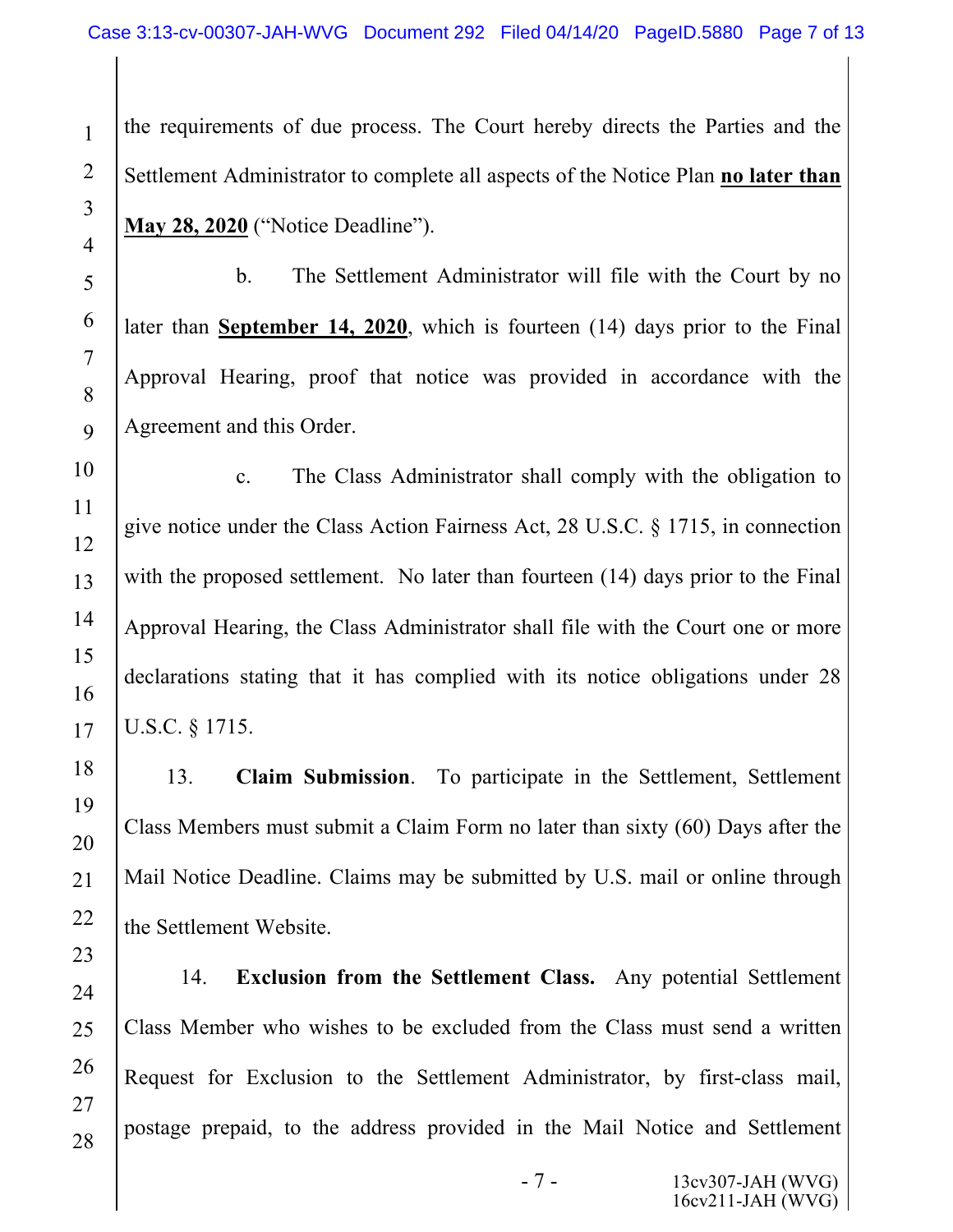Website. Any such Request for Exclusion must be postmarked no later than sixty (60) Days after the Mail Notice Deadline.

1

a. To be valid, the Request for Exclusion must: (a) identify the name and address of the potential Settlement Class Member requesting exclusion; (b) provide the cell phone number(s) at which that potential Settlement Class Member was called by Cavalry during the Settlement Class Period; (c) be personally signed by the potential Settlement Class Member requesting exclusion; and (d) contain a statement that reasonably indicates a desire to be excluded from the Settlement.

b. Except for those potential members of the Settlement Class who timely and properly file a Request for Exclusion, all other potential members of the Settlement Class will be deemed to be Settlement Class Members for all purposes under the Agreement, and upon Final Approval, will be bound by its terms, regardless of whether they receive any monetary relief or any other relief, including, but not limited to, the Releases in Section 10 of the Settlement Agreement.

c. If more than 375 members of the Settlement Class properly and timely opt out of the Settlement, then the Settlement may be deemed null and void upon notice by Cavalry without penalty or sanction.

15. **Objections and Appearances.** Any Settlement Class Member who has not filed a timely written Request for Exclusion and who complies with the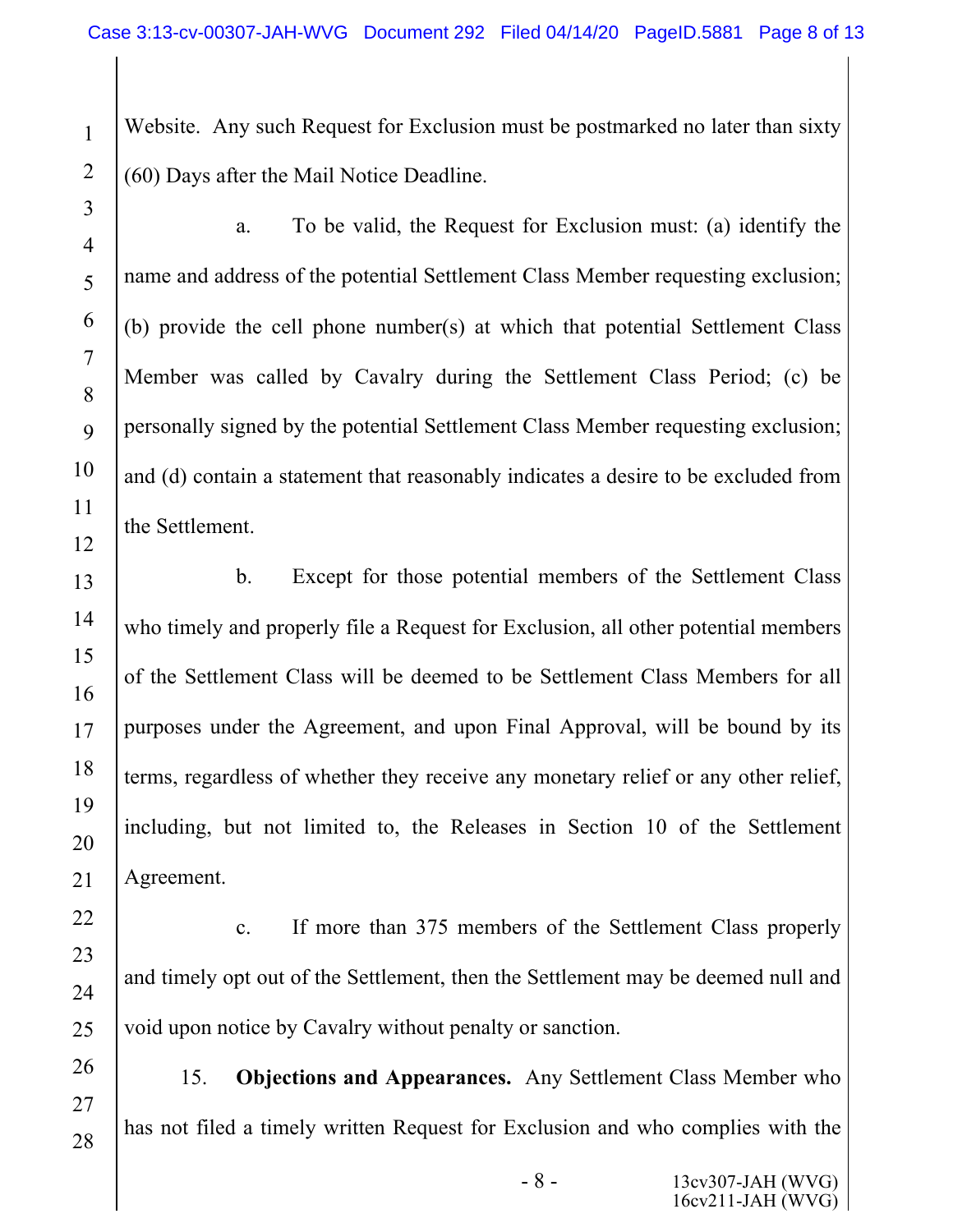| $\mathbf{1}$                     | requirements of this Paragraph may object to any aspect of the proposed           |  |  |  |  |
|----------------------------------|-----------------------------------------------------------------------------------|--|--|--|--|
| $\overline{2}$                   | Settlement either on his or her own or through an attorney hired at his or her    |  |  |  |  |
| $\overline{3}$<br>$\overline{4}$ | expense. Any Settlement Class Member who wishes to object to the Settlement       |  |  |  |  |
| 5                                | must do so in writing not later than sixty (60) Days after the Mail Notice        |  |  |  |  |
| 6                                | Deadline, as specified in the Class Notice and this Preliminary Approval Order.   |  |  |  |  |
| $\overline{7}$<br>8              | The written objection must be filed with the Clerk of Court, and mailed (with the |  |  |  |  |
| 9                                | requisite postmark) to Class Counsel and Defense Counsel, no later than sixty     |  |  |  |  |
| 10                               | (60) Days after the Mail Notice Deadline, at the following addresses:             |  |  |  |  |
| 11                               | Class Counsel:                                                                    |  |  |  |  |
| 12                               | Beth E. Terrell                                                                   |  |  |  |  |
| 13<br>14                         | Adrienne D. McEntee                                                               |  |  |  |  |
| 15                               | Terrell Marshall Law Group PLLC<br>936 North 34th Street, Suite 300               |  |  |  |  |
| 16                               | Seattle, Washington 98103-8869                                                    |  |  |  |  |
| 17                               | Sergei Lemberg                                                                    |  |  |  |  |
| 18                               | Stephen Taylor<br>Lemberg Law LLC                                                 |  |  |  |  |
| 19                               | 43 Danbury Road                                                                   |  |  |  |  |
| 20                               | Wilton, Connecticut 06897                                                         |  |  |  |  |
| 21                               | Defense Counsel:                                                                  |  |  |  |  |
| 22                               | Tomio B. Narita                                                                   |  |  |  |  |
| 23                               | <b>SIMMONDS &amp; NARITA LLP</b><br>44 Montgomery Street, Suite 3010              |  |  |  |  |
| 24                               | San Francisco, California 94104-4816                                              |  |  |  |  |
| 25                               | A valid written objection must include: (a) the name, address, and<br>16.         |  |  |  |  |
| 26                               | telephone number of the objecting Settlement Class Member and, if different, the  |  |  |  |  |
| 27                               |                                                                                   |  |  |  |  |
| 28                               |                                                                                   |  |  |  |  |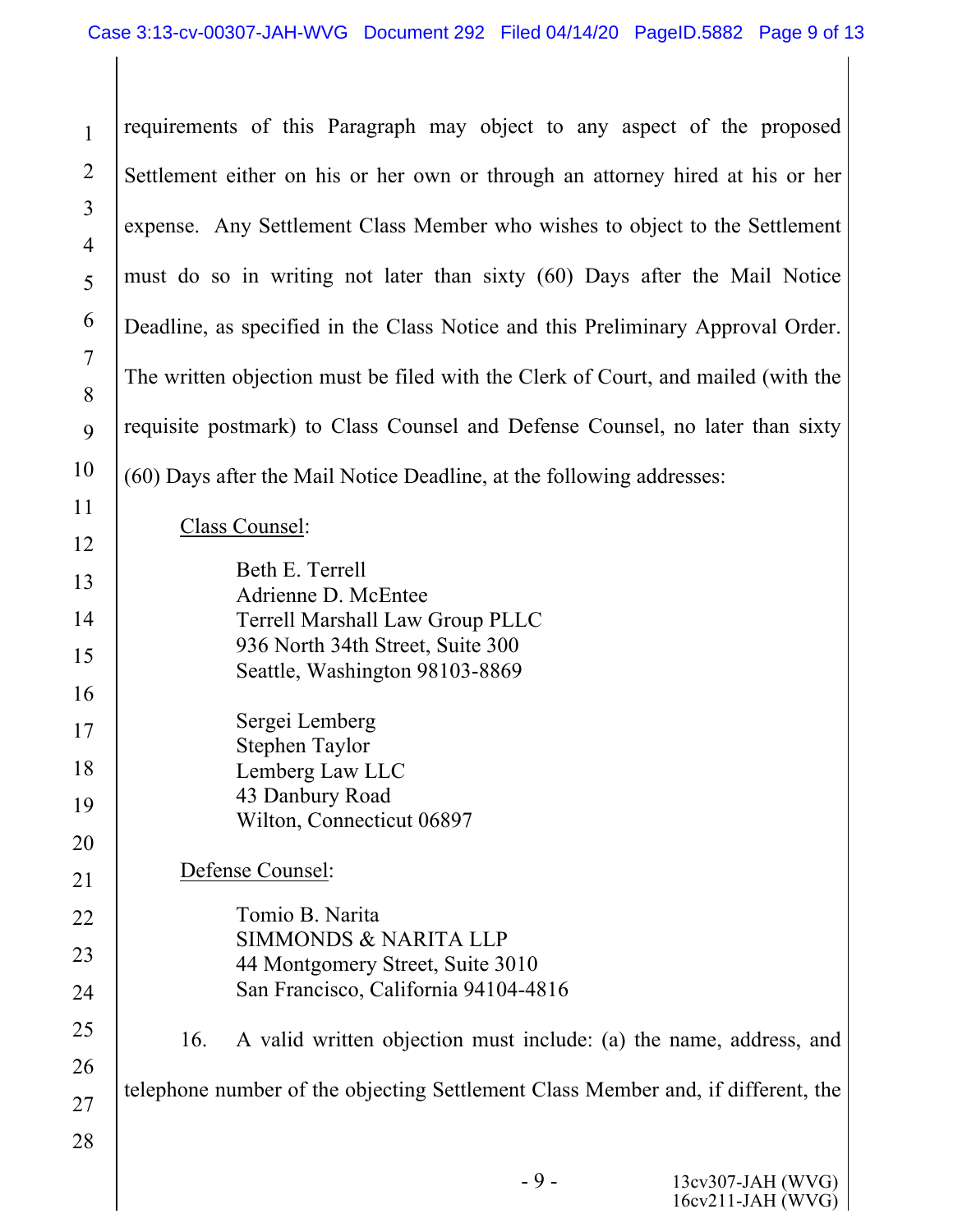cellular telephone number at which the Settlement Class Member was called by Cavalry during the Settlement Class Period; (b) if represented by counsel, the name, address, and telephone number of his or her counsel; (c) the basis for the objection; and (d) a statement of whether the Settlement Class Member objecting intends to appear at the Final Approval Hearing, either with or without counsel;

17. Any Settlement Class Member who fails to object to the Settlement in the manner described in the Class Notice and in this Order shall be deemed to have waived any such objection, shall not be permitted to object to any terms or approval of the Settlement at the Final Approval Hearing, and shall be foreclosed from seeking any review of the Settlement or the terms of the Agreement by appeal or other means;

18. Subject to approval of the Court, any Class Member who files and serves a written objection in accordance with Section 12 of the Settlement Agreement and the Class Notice may appear, in person or by counsel, at the Final Approval Hearing held by the Court, to show cause why the proposed Settlement should not be approved as fair, adequate, and reasonable, but only if the objecting Settlement Class Member: (a) files with the Clerk of the Court a notice of intention to appear at the Final Approval Hearing by the Objection Deadline ("Notice Of Intention To Appear"); and (b) serves the Notice of Intention to Appear on all counsel designated in the Class Notice by the Objection Deadline. The Notice of Intention to Appear must include copies of any papers, exhibits, or

1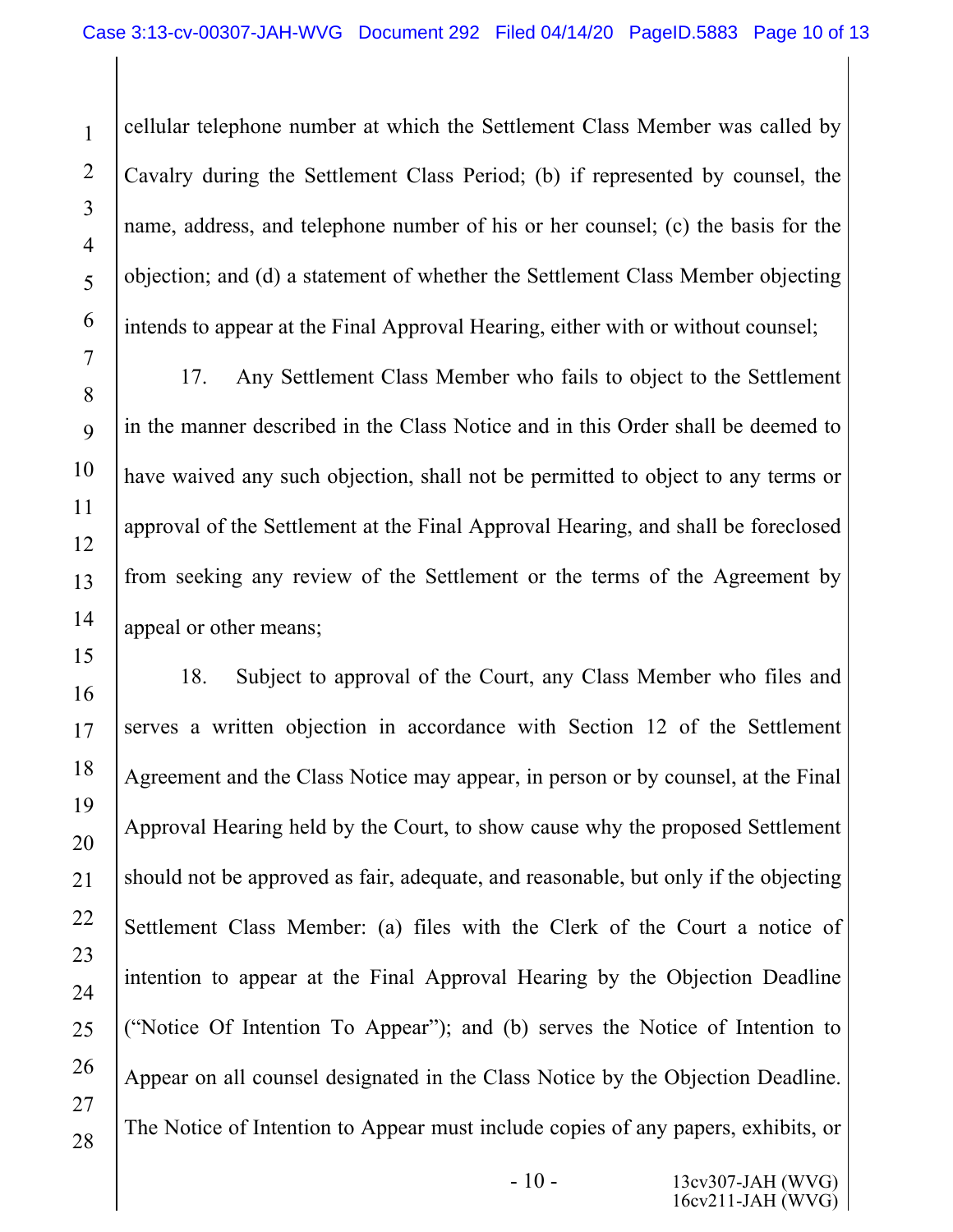other evidence that the objecting Settlement Class Member will present to the Court in connection with the Final Approval Hearing. Any Settlement Class Member who does not file a Notice of Intention to Appear in accordance with the deadlines and other specifications set forth in the Agreement and Class Notice shall not be entitled to appear at the Final Approval Hearing or raise any objections.

19. **Service of Papers.** Defense Counsel and Class Counsel shall serve on each other and on all other parties who have filed notices of appearance, at or before the Final Approval Hearing, any further documents in support of the proposed Settlement, including responses to any papers filed by Settlement Class Members. Defense Counsel and Class Counsel shall promptly furnish to each other any and all objections or written requests for exclusion that may come into their possession and shall file such objections or requests for exclusion with the Court on or before the date of the Final Approval Hearing.

20. **Termination of Settlement.** This Order shall become null and void, and shall be without prejudice to the rights of the Parties, all of whom shall be restored to their respective positions existing immediately before this Court entered this Order, if (i) the proposed Settlement is not finally approved by the Court, or does not become Final, pursuant to the terms of the Settlement Agreement; or (ii) the Settlement Agreement is terminated pursuant to the terms of the Settlement Agreement for any reason. In such event, and except as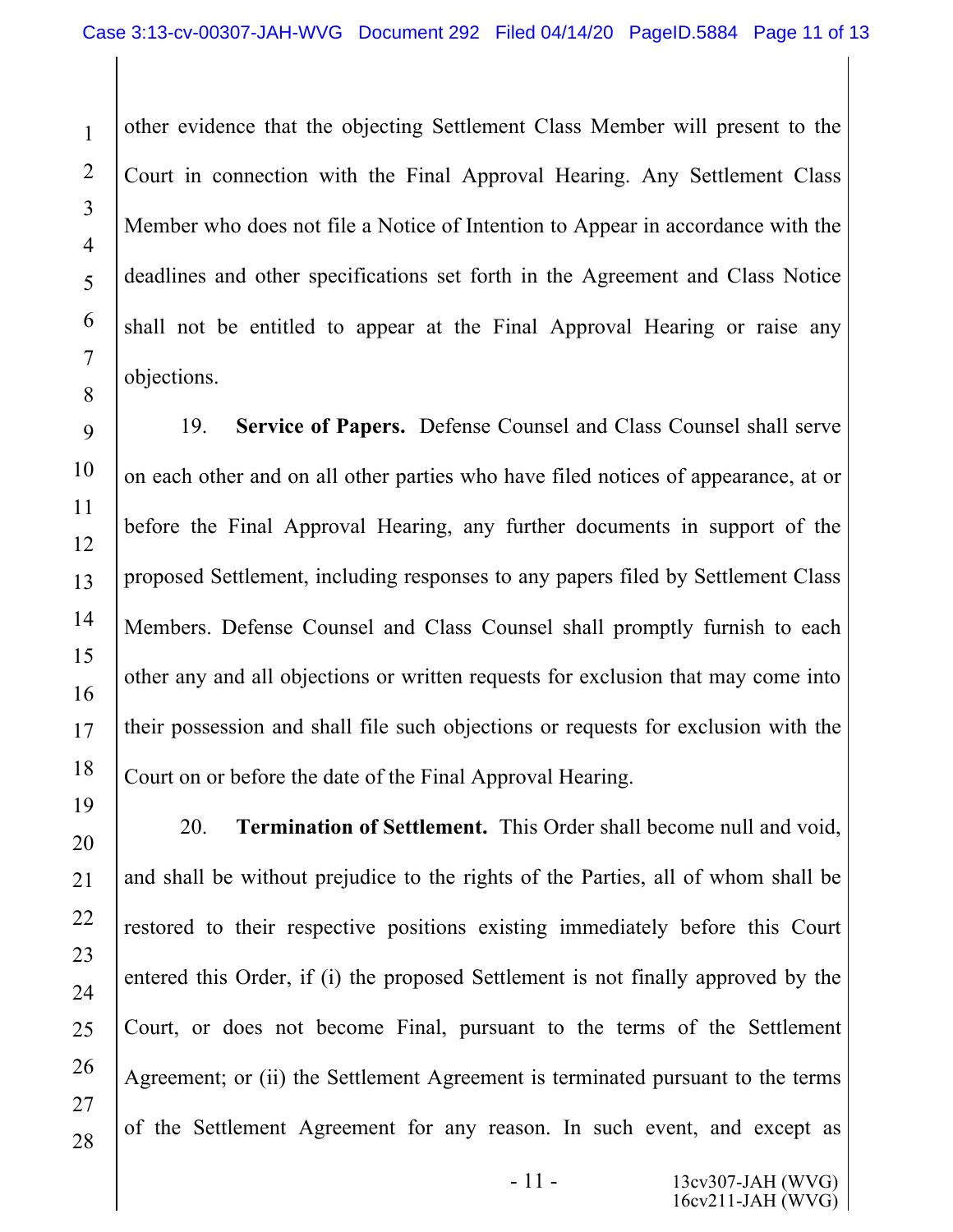4 5 provided therein, the proposed Settlement and Settlement Agreement shall become null and void and be of no further force and effect; the preliminary certification of the Settlement Class for settlement purposes shall be automatically vacated; and the Parties shall retain, without prejudice, any and all objections, arguments, and defenses with respect to class certification.

21. **Necessary Steps.** The Court authorizes the Parties to take all necessary and appropriate steps to implement the Settlement Agreement.

22. **Schedule of Future Events**. Accordingly, the following are the deadlines by which certain events must occur:

| <b>May 28, 2020</b>                                               | Deadline for notice to be provided in         |  |  |
|-------------------------------------------------------------------|-----------------------------------------------|--|--|
| [45 days after the date of this                                   | accordance with the Agreement and this        |  |  |
| Order]                                                            | Order (Notice Deadline)                       |  |  |
| <b>June 29, 2020</b>                                              | Deadline for filing of Plaintiffs' Motion for |  |  |
| [30 days after the Notice]                                        | Attorneys' Fees and Costs and Service         |  |  |
| Deadline]                                                         | Award                                         |  |  |
| <b>July 29, 2020</b>                                              | Deadline to file objections or submit         |  |  |
| [60 days after the Notice]                                        | requests for exclusion (Opt-Out and           |  |  |
| Deadline]                                                         | <b>Objection Deadline</b> )                   |  |  |
| <b>July 29, 2020</b>                                              | Deadline for Settlement Class Members to      |  |  |
| [60 days after the Notice]                                        | submit a claim form (Claim Period             |  |  |
| Deadline]                                                         | Deadline)                                     |  |  |
| <b>August 28, 2020</b><br>[90 days after the Notice]<br>deadline] | Deadline to file Motion for Final Approval    |  |  |

1

2

3

6

7

8